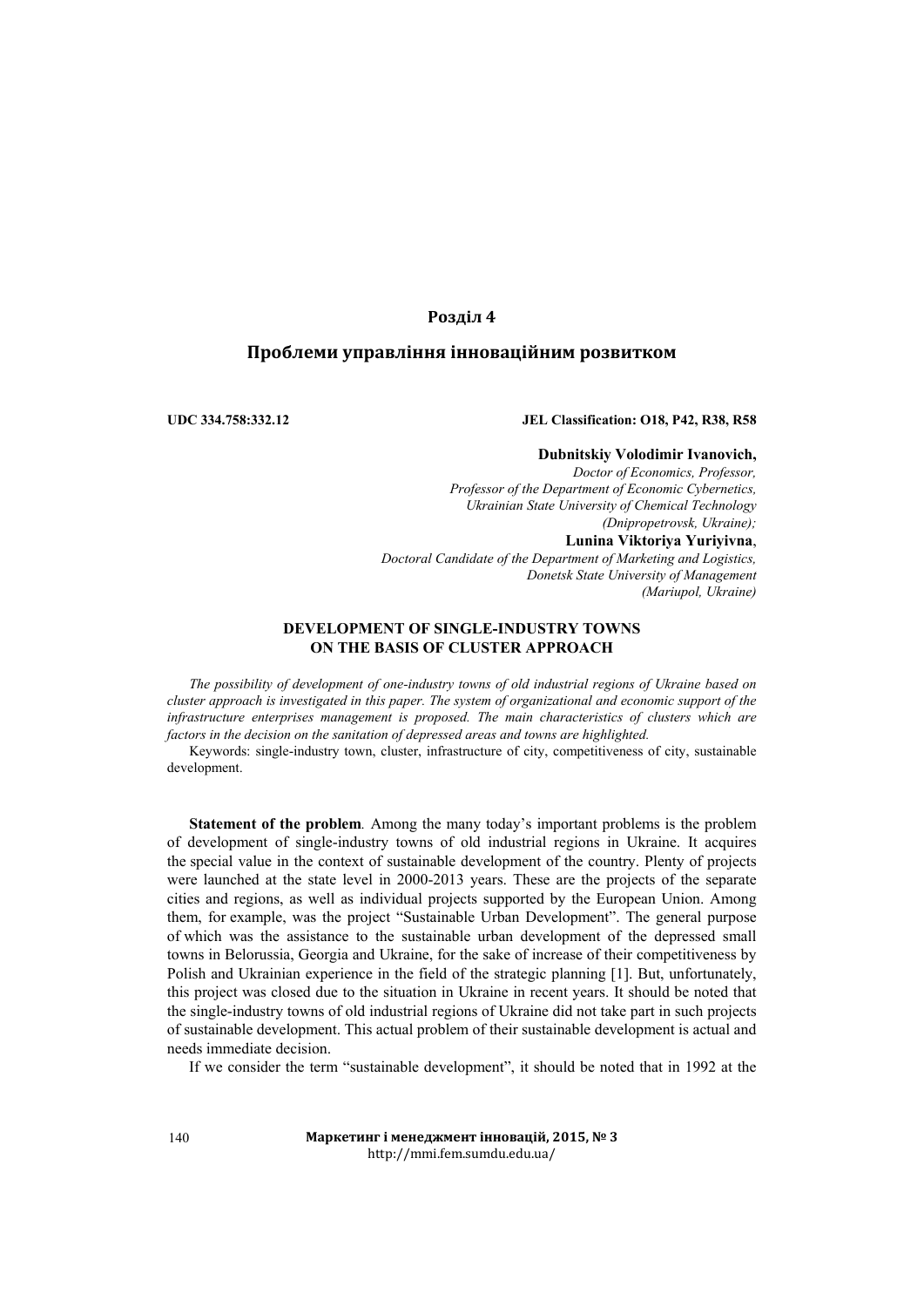### **Розділ 4 Проблеми управління інноваційним розвитком**

Conference in Rio de Janeiro within the framework of acceptance of "Agenda on XXI age" it was defined as "the development which satisfies today needs without putting under threat the ability of future generations to satisfy their own needs" [2]. And it means that one of the basic principles of transition to sustainable development is the increase of production on account of reduction of costs of natural resources, introduction of energy- and resource saving, energy efficiency, second processing and technological improvements. But for today there are considerable problems with satisfaction of new requirements of sustainable development in single-industry towns of Ukraine where the basis of economy is industry (coal, metallurgical, chemical and others).

One of the variants of sustainable development problem decision of single-industry towns of old industrial regions in Ukraine is the formation of clusters what stipulate actuality of this research.

Transformational processes are observed at all territorial levels of the socio-economic systems. Constant movement of the market reforms increases the number of studies in the field of regional economic transformation at the national level and at the local level. These processes become increasingly significant, not only in Ukraine but also in countries of the near and far abroad. It increases the role of conceptual approaches development and strategic directions for transformations regulations of regional economic space.

**The analysis of recent researches and publications**. The leading Ukrainian and Russian scientists were involved into the study of cluster formation at the regional level and at the enterprise level.

Among the domestic scientists who studied the role of clusters in the current conditions of the economy can be highlighted: I.A. Brizhan [3], V.M. Osipov [4], S.I. Sokolenko [5], M.P. Voynarenko [6], E.M. Zabarna [7], V.I. Zakharchenko [4] and others. Such Russian scientists, as: A.N. Asaul [8], А.А. Bikova [9], P.Yu. Erofeev [8], M.Yu. Sheresheva [10], G.A. Yasheva [11] have also made a significant contribution to the development of the theory of clusters at the regional level. But they didn't pay enough attention to the impact of clusters on the development of single-industry towns of old industrial regions in Ukraine.

**The purpose of the article** is to find out the possibility of clustering at the level of singleindustry towns of old industrial regions in Ukraine and to analyse possible influence of these clusters on the development of such towns.

**The main material of the study.** Today in many literary sources such terms as "monotown", "monofunctional town", "monostructural town", "monotype town", "monoindustrial town" and "single-industry town" are used. The author considers it expedient to use the last definition for towns which are investigated in this work.

It is advisable to give a definition of the term "single-industry town". According to the authors, this is a town the economy of which depends on the activity of one or more enterprises of one branch.

It should be noted that single-industry town has several different characteristics from polyindustry towns, namely:

1) presence of great dependence of town budget zevenuesfrom deductions of the township-forming enterprises;

2) there is a great threat to the termination of activity of the township-forming enterprises of one branch, that will directly affect the general state of economy of the town.

The Law of Ukraine "On Approval of the National Program for the Small Towns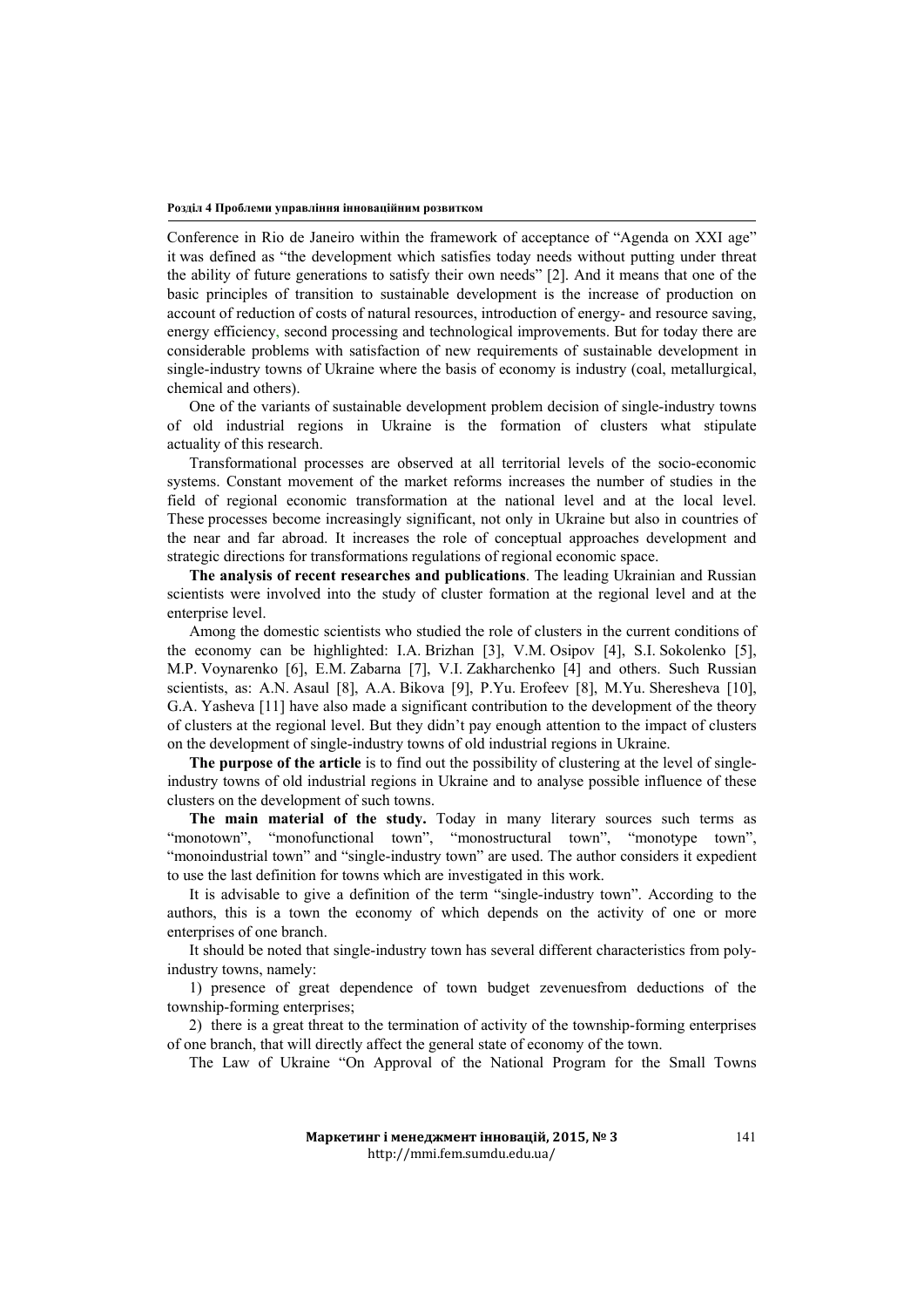Development" from 03.04.2004 №1580-IV notes that the industries specialization of monofunctional towns are mining, energy, processing of agricultural raw materials, etc. [12].

According to available data there are 111 monofunctional cities in Ukraine: industrial centers (the coal mining  $-32$  towns, mining of ore and non-metallic materials  $-7$  towns, energy – 9, processing industry – 27, chemical and petrochemical industry – 6 towns), agroindustrial centers (18 towns), transport centers (9 towns), medical and health centers (2 towns), the center of artistic trades (1 town).

These cities have specific development problems, among which the most serious:

− the limited financial resources, both private and from the state budget;

− the absence or limited economic opportunities of township-forming enterprises;

− difficult situation in the sphere of employment due to the limited choice of professions;

− very outdated housing fund and social infrastructure;

− emergency state of objects of the systems of water, energy and heat supply in many small towns;

− very low level of development of urban infrastructure, social services, cultural facilities;

− poor ecological state of the monofunctional towns territories;

− limitation of the use of the newest means of informatisation at social facilities;

− an insufficient level of urban territories defense from hazardous exogenous geological processes [12].

It should be noted that existing information is quite old. This law was passed almost nine years ago. During this time, changes took place, especially concerning population in urban areas, the level of employment, the income of local budgets and other economic and social indicators.

The single-industry town as the socio-economic system has two subsystems of different level of complication: town-forming and town-serving subsystem. The most important townforming basis in modern conditions is the industry with inherent to it technology and instrument [13, p. 17]. If the town-serving enterprises are those that are important for the town and are the basis of the urban economy, than the town-forming enterprises affect the location of this town in the town system.

In this case, the town economy as a set of economic relations which arise due to the production, distribution, exchange and consumption of material goods and services contains also the relationships that arise between these two subsystems. In the conditions of expansion of rights concerning self-government of local communities exactly the last relations become the decisive factor of stable development of the town [14, p. 54].

Nowadays the problem of development of single-industry towns in Ukraine, where are among the 448 cities are 122 single-industry towns (or 27%). It is especially true for the old industrial regions of Ukraine (Dnipropetrovsk, Donetsk, Zaporizhia and Luhansk regions), where are the towns in which the companies operate mainly in one industry branch. It is the so-called "miner's" towns. But single-industry towns can also be referred to the resort towns where only one recreational area of functionity is developed and the further effective development of the town depends on it (for example, Sviatohirsk, Truskavets).

Creating the conditions to accelerate economic growth and improve living standards in the regions of the country is determined by the level of enterprises development of social and economic infrastructure. Investigation of the process of formation and development of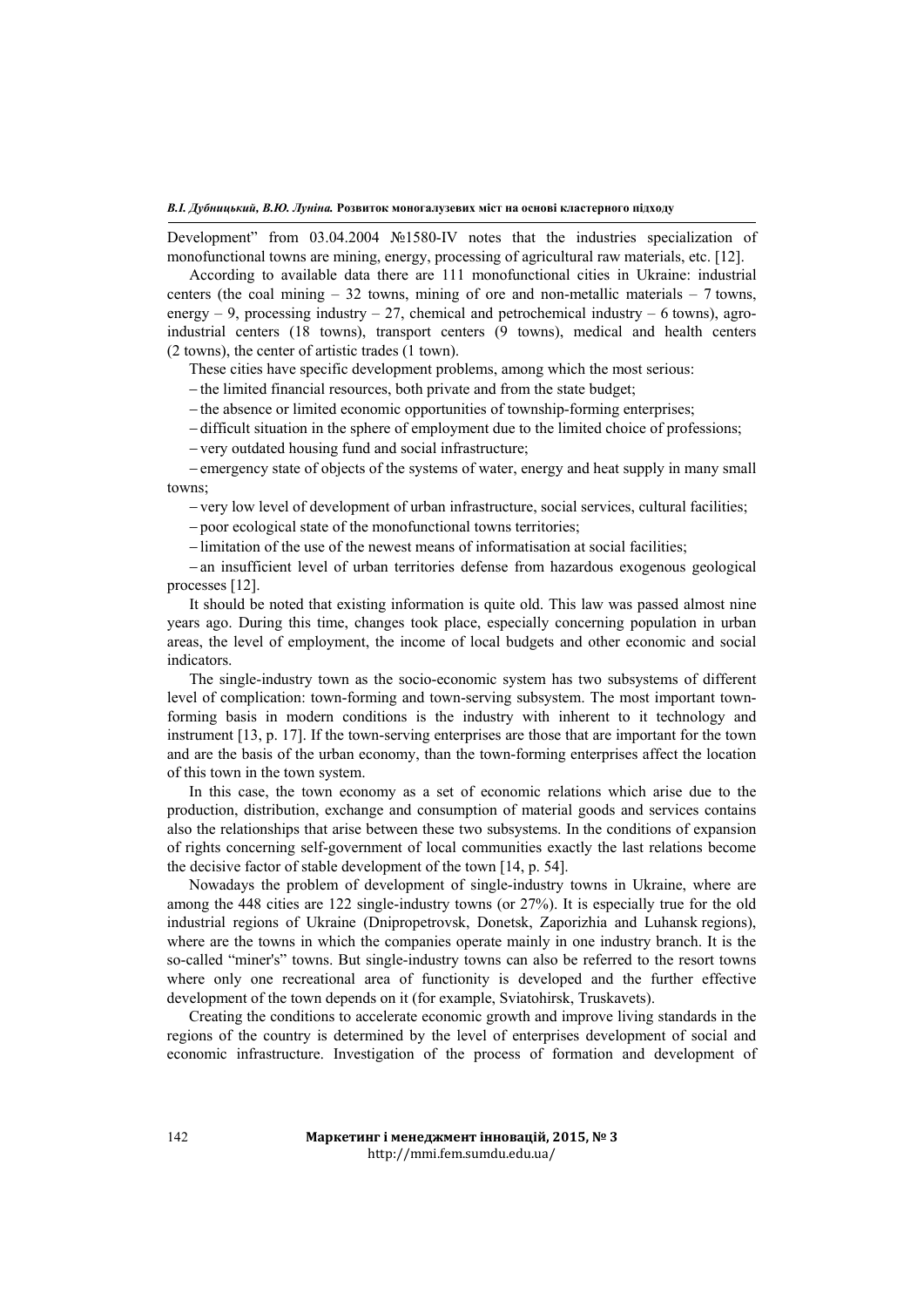enterprises of social and economic infrastructure of Donetsk single-industry towns revealed that they are in relationships under the terms of networking (cluster ideology) with market infrastructure, economic structures of the city, which form its economy, and also with consumers of the goods and services.

In our view, to the socio-economic infrastructure of single-industry towns is inherent to the corresponding network of institutions, enterprises and organizations of production and nonproduction. The classification of the institutional framework of the social and economic infrastructure of the single-industry towns is presented in the Table 1.

| <b>Composition of socio-economic</b><br>infrastructure of the town | Institutional base of socio-economic infrastructure of the<br>industrial town |
|--------------------------------------------------------------------|-------------------------------------------------------------------------------|
| Social<br>Infrastructure<br>(non-production)                       | Housing and communal services                                                 |
|                                                                    | Domestic consumer services of population (unproductive)                       |
|                                                                    | Health care                                                                   |
|                                                                    | Physical culture                                                              |
|                                                                    | Public education                                                              |
|                                                                    | Culture and Art                                                               |
|                                                                    | Public catering                                                               |
| Economic<br>Infrastructure<br>(production)                         | Transport                                                                     |
|                                                                    | Connection                                                                    |
|                                                                    | Production of the second energy (electric and thermal)                        |
|                                                                    | Distribution of the second energy (power lines, hot-water systems)            |
|                                                                    | Environmental protection                                                      |
|                                                                    | Municipal communal economy<br>collection<br>(water-supply,<br>and             |
|                                                                    | processing of wastes, and so on)                                              |

*Table 1 –* **The classification of the institutional framework of the socio-economic infrastructures of the single-industry towns** (compiled by the authors)

Under the system of organizational and economic support of enterprise management of the socio-economic infrastructure of the town (SEIT) should be understood the set of subsystems and elements of the market environment.

We can offer a system of organizational and economic support of management of the enterprises of infrastructure of the town (Figure 1).

The study of the institutional and legal support of the development of regional economies shows that social and economic systems have formed ain general set of tools that allow you to define the cluster potential of territories and towns. However, the variety of forms of clusters makes it impossible to develop a single universal approach, which could be used for their identification.

Analysis and evaluation of the nature of the economic benefits that business structures receive (mainly in the area of infrastructural complex areas and towns) from the membership of the cluster are caused an increased interest to their organizational nature.

At the same time, the transformation of clusters into the instrument of development of regional economies, including the cities, districts, local territories, as open socio-economic systems, needs more diligent researches concerning the participation of governmental institutions and the elements of infrastructure in the forming of territorial and sector integrations (mainly on principles of cluster ideology), as new institutes of modern regional economy.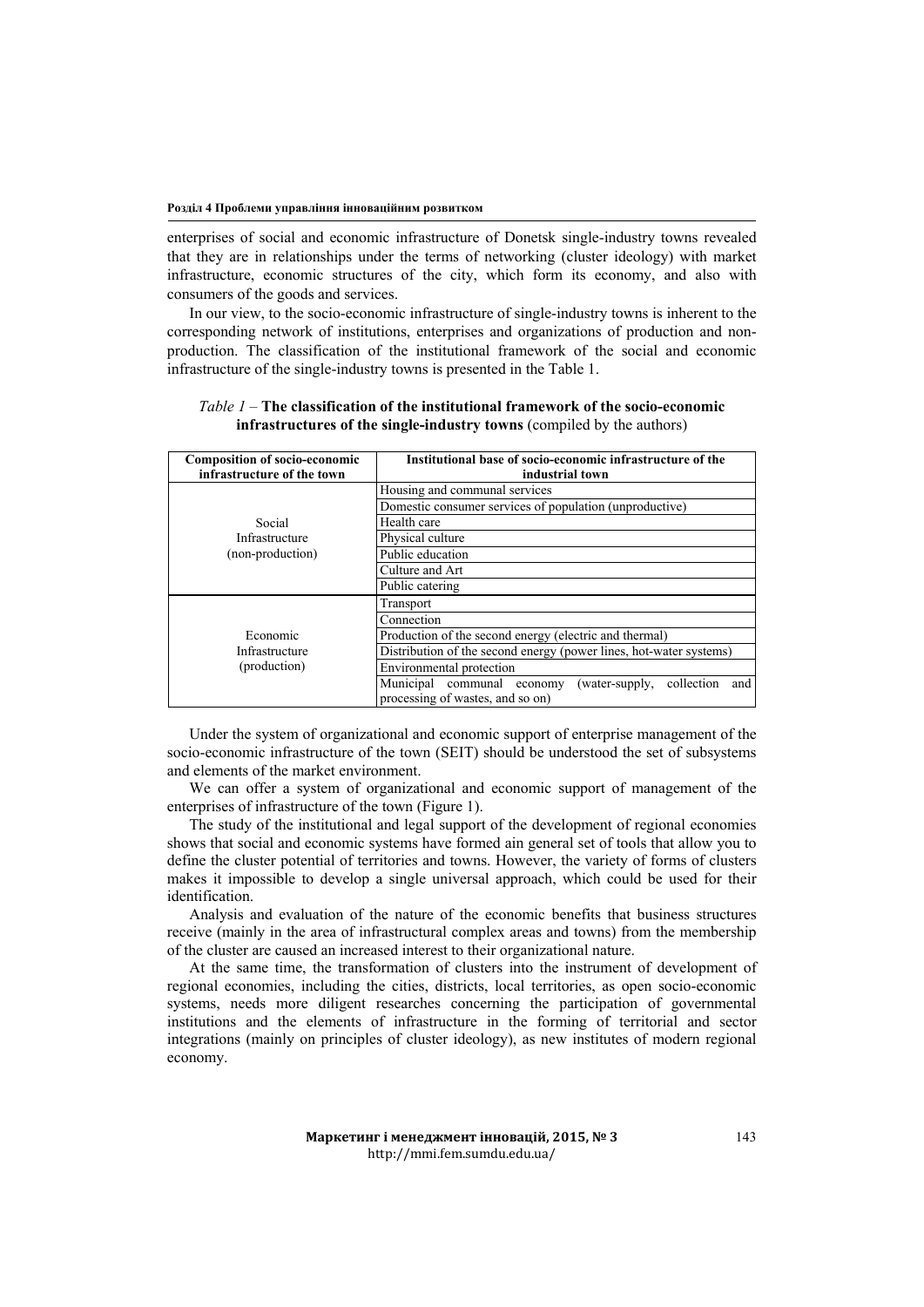

*Figure 1* – **The system of organizational and economic support of management of the enterprises of town infrastructure** (authors' approach)

The duality of the state in the implementation of the cluster concept of regional development is manifested in the fact that local authorities act as coordinators facilitators and direct participants in the network (cluster) structures. It is not always taken into account when exclusively organizational approach is used.

The appearance, the active introduction and development of clusters is a new approach to the formation of a modern regional economy. The cluster approach is essentially a system of widening of new knowledge, which is aimed at improving the efficiency of interaction between different economic entities, as well as the creation of new business units, which are more flexible to the constantly-increasing competition.

The main feature of the cluster approach is informal institutional environment based on mutual trust, cooperation traditions and culture). This environment determines the speed and scale of the formation of local production, communication and social networks, including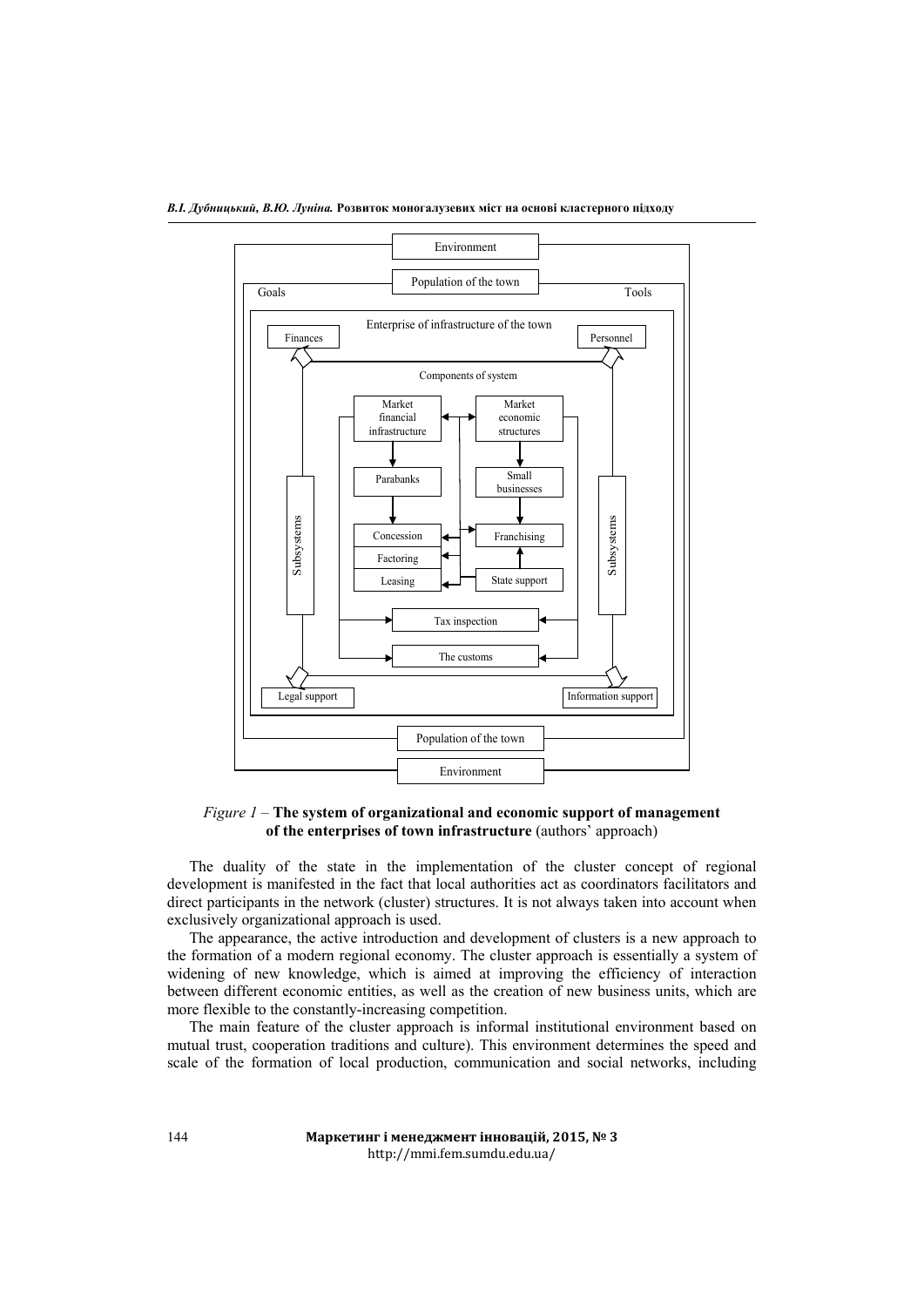in terms of single-industry towns. The cluster includes enterprises, institutions and organizations that cooperate but also compete with each other. As part of the networking interaction cooperation and competition arise new concepts such as "win-win situation" or the concept of "competitive cooperation".

For the conditions of industrial regions and their single-industry towns we can propose a modified scheme of organizational interaction of clusters (business structures) with the market environment (Figure 2).



*Figure 2* – **A scheme of organizational cooperation of clusters with market environment (for the terms of the single-industry town)** (authors' approach [6])

**Маркетинг і менеджмент інновацій, 2015, № 3** http://mmi.fem.sumdu.edu.ua/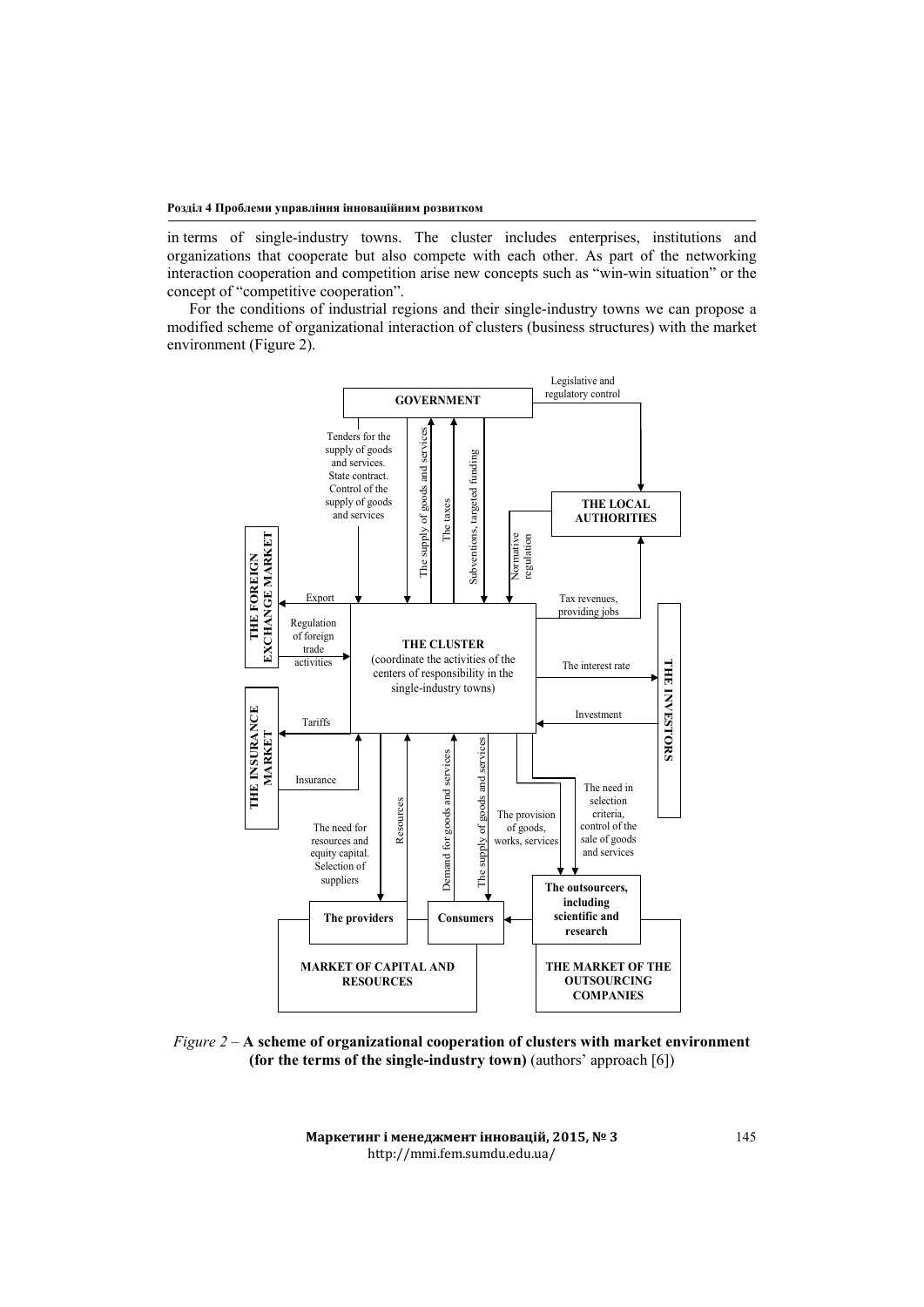The figure shows the system of the cluster interaction with the market environment in the single-industry towns. As we can see in a cluster should be coordination between all main components of the environment of town functioning which will allow carrying out effective work of the cluster and the town, in the whole terms of a public-private partnership.

Cluster mechanism for increasing competitiveness in the process of transformation of the regional-industrial complex within the framework of rehabilitation of single-industry towns is based on the effective combination of competition and cooperation, which are on different levels of hierarhy, however, are complementary, especially in the innovative transformation (restructuring, reengineering) business processes.

It is possible to identify the main benefits of clusters as factors of the addressing the issues of rehabilitation of depressed areas and cities:

− due to the clusters the access to a skilled workforce, suppliers, market and specialized information appears; in general the productiveness of business units on the territory where they were created is increased;

− due to the cluster the enterprises, which are included in their composition, can implement innovations, because they have better understanding of the market; they are flexible and have the lower cost of experiment);

− due to the clusters appear more opportunities to create new businesses. It is stipulated by the presence of necessary raw materials, component parts, production and transport infrastructure, as well as the labour force.

**Conclusions.** Thus, there is a need for improvement, stabilization and development of single-industry towns through the proper use of the cluster ideology which must be used at all levels of city life in the system of the country. Especially it concerns the old industrial regions that are inherently very different from other regions of the country.

In **further investigations** the authors consider it necessary to study the international experience of creating clusters at single-industry towns and on the basis of this offer "Ukrainian" approach to clustering of single-industry towns.

1. Проект "Сталий міський розвиток" [Електронний ресурс]. – Режим доступу: http://www.minregion.gov.ua/kraschi-praktyky/proekt--es-staliy-miskiy-rozvitok-dlya-malih-mist/.

2. Програма дій "Порядок денний на XXI століття": Ухвалена конференцією ООН з навколишнього середовища і розвитку в Ріо-де-Жанейро (Саміт "Планета Земля", 1992 р. [Електронний ресурс]. – Режим доступу: http://www.un.org/ru/documents/decl\_conv/conventions/agenda21.shtml.

3. Брижань І. Роль кластерів у забезпеченні економіко-екологічного розвитку країни / І. Брижань, О. Григор'єва // Вісник Тернопільського національного економічного університету. – Тернопіль, 2013. – №5. – С. 38-45.

4. Захарченко В.И. Кластерная форма территориально-производственной организации [в 2 ч.] / В.И. Захарченко, В.М. Осипов. – Ч. 2.: Повышение региональной конкурентоспособности на основе кластерного подхода. – Одесса : Фаворит-Печатный дом, 2010. – 236 с.

5. Соколенко С.І. Кластери в глобальній економіці / С.І. Соколенко. – К. : Логос, 2004. – 848 с.

6. Войнаренко М.П. Кластери в інституційній економіці : монографія / М.П. Войнаренко. – Хмельницький : ХНУ, ТОВ "Тріада-М", 2011. – 502 с.

7. Забарна Е.М. Аналіз кластерного підходу як системи управління маркетингом регіону / Е.М. Забарна, О.Е. Папковська // Маркетинг і менеджмент інновацій. – 2011. – №2. – С. 48-52.

8. Асаул А.Н. Организация предпринимательской деятельности : учебник / под ред. д э.н., проф. А.Н. Асаула. − СПб. : Гуманистика, 2004. – 448 с.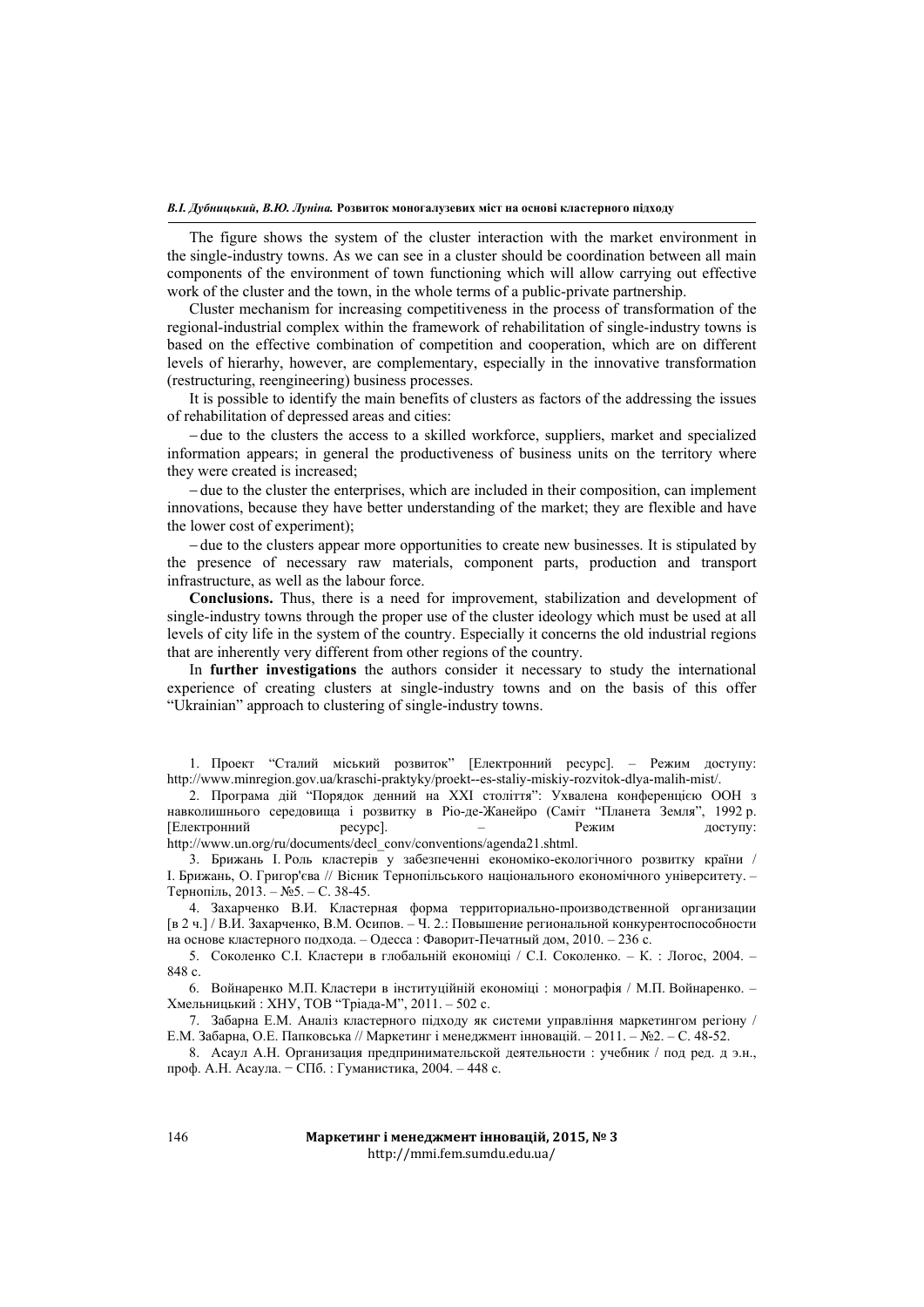#### **Розділ 4 Проблеми управління інноваційним розвитком**

9. Быкова А.А. Проблематика формирования инновационных кластеров / А.А. Быкова // Инновации. – СПб., 2009. – №8-130. – С. 39-45.

10. Шерешева М.Ю. Типы сетевого межфирменного взаимодействия / М.Ю. Шерешева // Развитие форм межфирменной кооперации: сети и взаимоотношения. – 2008. – С.24-59.

11. Яшева Г.А. Кластерная концепция повышения конкурентоспособности предприятий в контексте сетевого сотрудничества и государственно-частного партнерства : монография / Г.А. Яшева. – Витебск : УО "ВГТУ", 2010. – 373 с.

12. Закон України "Про затвердження Загальнодержавної програми розвитку малих міст" від 4.03.2004 р. №1580-IV. із змінами, внесеними згідно із Законом №4731-VI від 17.05.2012, ВВР, 2013, №15, ст.98 [Електронний ресурс]. – Режим доступу: http://zakon.rada.gov.ua/cgibin/laws/main.cgi?page=1&nreg=1580-15.

13. Агафонов В. Монопрофильные города и градообразующие предприятия / В. Агафонов // Человек и труд. – 2000. – №9. – С. 16-20.

14. Амитан В.Н. Город: проблемы демократических и рыночных трансформаций / В.Н. Амитан, Е.И. Зорина, А.А. Лукьянченко. – Донецк : ИЭПИ НАНУ, 2001. – 217 с.

1. Proekt "Stalyi misskyi rozvytok" [The Project "Sustainable urban development"]. (2013). *www.minregion.gov.ua/*. Retrieved from http://www.minregion.gov.ua/kraschi-praktyky/proekt--esstaliy-miskiy-rozvitok-dlya-malih-mist/ [in Ukrainian].

2. Prohrama dii "Poriadok dennyi na XXI stolittia" [The Programme of Action "Order-paper on XXI age"]. (1992). *www.un.org.* Retrieved from http://www.un.org/ru/documents/decl\_conv/ conventions/agenda21.shtml [in Russian].

3. Brizhan, I., & Grigoreva, O. (2013). Rol klasteriv u zabezpechenni ekonomiko-ekolohichnoho rozvytku krainy [The role of clusters in country economic and environmental development ensuring]. *Visnyk Ternopilskoho natsionalnoho ekonomichnoho universytetu – Journal of Ternopil National Economic University, 5,* 38-45 [in Ukrainian].

4. Zakharchenko,V.I., & Osypov, V.M. (2010). *Klasternaia forma territorialno-proizvodstvennoi orhanizatsii. Povysheniie rehionalnoi konkurentosposobnosti na osnove klasternoho podkhoda [The cluster form of territorial and production organization. Increasing the regional competitiveness through the cluster approach]*. (Vols. 2). Odessa: Favorit-Pechatnyi dom [in Russian].

5. Sokolenko, S.I. (2004). *Klastery v hlobalnii ekonomitsi [The clusters in global economy]*. Kyiv: Lohos [in Ukrainian].

6. Voinarenko, M.P. (2011). *Klastery v institutsiinii ekonomitsi [The clusters in the institutional economy]*. Khmelnitskyi: HNU, TOV "Triada-M" [in Ukrainian].

7. Zabarna, E.M., & Papkovska, O.E. (2011). Analiz klasternoho pidhodu yak systemy upravlinnia marketynhom rehionu [Analysis of cluster approach as a system of marketing management in the region]. *Marketinh i menedzhment innovatsii – Marketing and Management of Innovations, 2,* 48-52 [in Ukrainian].

8. Asaul, A.N., Voinarenko, M.P., & Yerofyeev, P.Yu. (2004). *Orhanizatsiia predprinimatelskoi deatelnosti [Organization of business]*. Saint-Petersburg: Humanistika [in Russian].

9. Bykova, A.A. (2009). Problematika formirovaniia innovatsionnyh klasterov [The problems of the formation of innovation clusters]. *Innovatsii – Innovations, 8-130,* 39-45 [in Russian].

10. Sheresheva, M.Yu. (2008). Tipy setievoho mezhfirmennoho vzaimodeistviia [Types of network inter-firm cooperation]. *Razvitiie form mezhfirmennoi kooperatsii: seti i vzaimootnosheniia – Development of the forms of inter-firm cooperation: networks and relationships*, 24-59 [in Russian].

11. Yasheva, G.A. (2010). *Klasternaia kontseptsiia povysheniia konkurentosposobnosti predpriiatii v kontekste setevoho sotrudnichestva i hosudarstvenno-chastnoho partnerstva [The cluster concept of improving the competitiveness of enterprises in the context of a network of cooperation and publicprivate partnerships].* Vitebsk: UO "VHTU" [in Russian].

12. Zakon Ukrainy "Pro zatverdzhennia Zahalnoderzhavnoi prohrammy rozvytku malyh mist" [The Law of Ukraine "On approval of the National Programme of Small Towns Development"]. (2013).